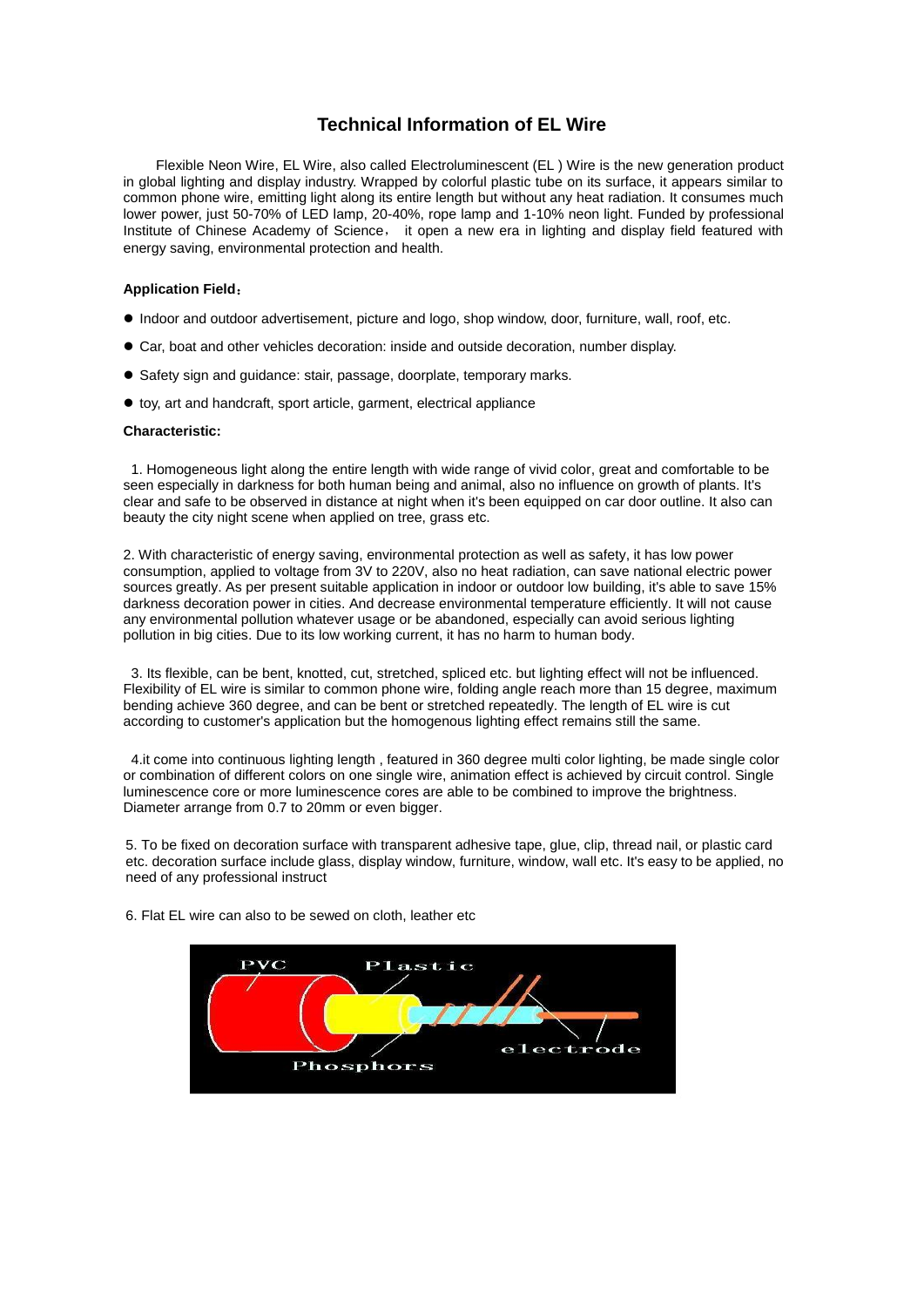#### **Technical information**:

1.Operating Voltage Range:20~220V optimum operating voltage:120V 2. Frequency of Operation:  $50~5000$ Hz OWF: 1500-2000Hz 3. Direct capacitance:6nf/m(20℃,RH< 80%) 4.Glow Brightness: Voltage: 120V, Frequency: 200Hz~2000Hz: 30cd/m2~126 cd/m2 5.Consumed Power: Voltage: 120V, Frequency: 200Hz~2000Hz: 108mw/m~1032mw/m 6.Working Life: Voltage: 100V, Frequency: 400Hz, Normal Temperature and Humidity, Around 5000Hrs 7. Continous Working Temperature/Relative Humidity: -10℃~+60℃ ; RH< 90% 8.Storage Temperature/ Relative Humidity: -10℃~+60℃; RH< 65%

### **EL Wire Assembling Instruction:**



#### **A. Connection between EL Wire and Connection Plug**



**B. Connection between EL Wire and EL Wire**